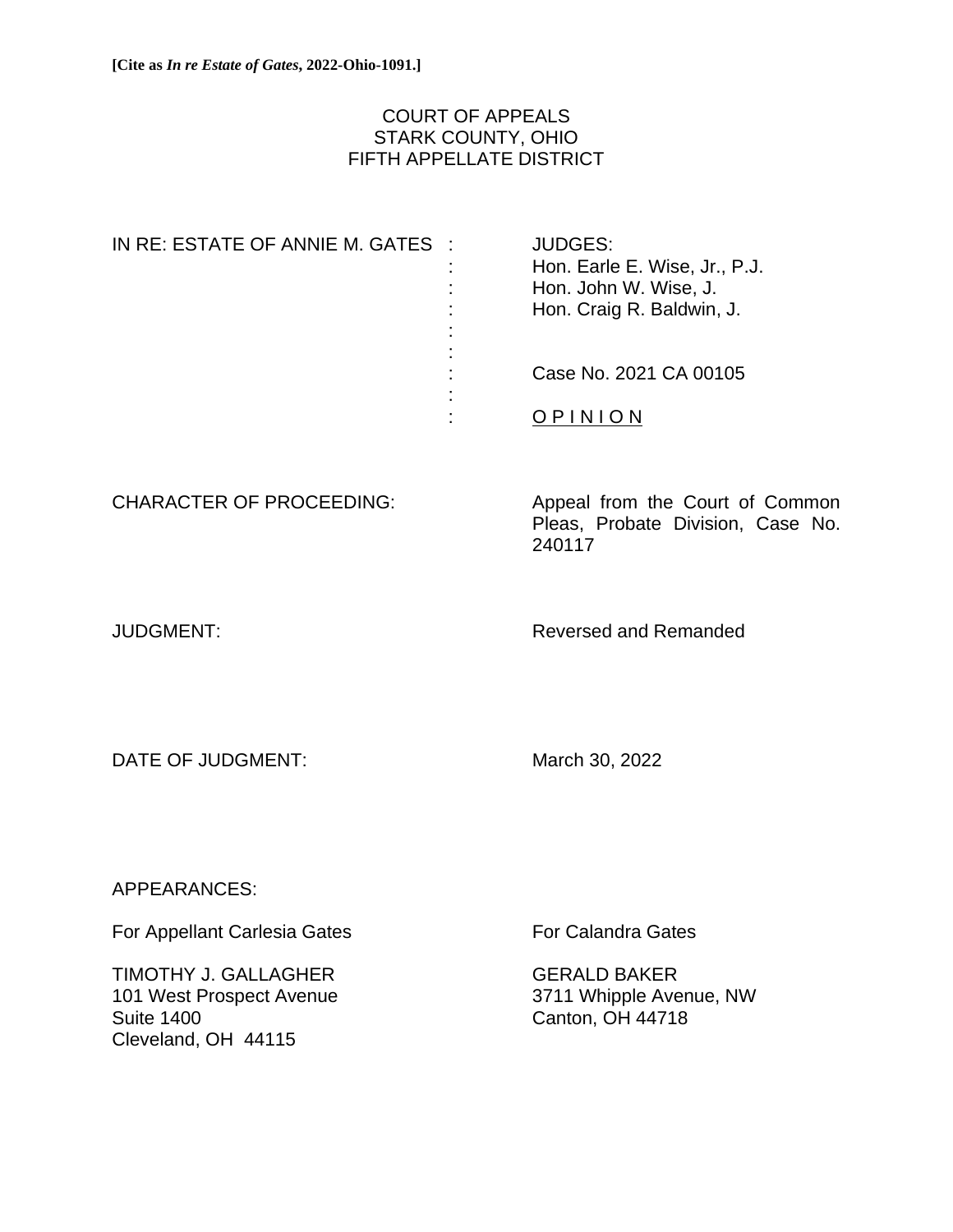## *Wise, Earle, P.J.*

{¶ 1} Appellant, Carlesia Gates, appeals the September 16, 2021 judgment entry of the Court of Common Pleas of Stark County, Ohio, Probate Division, denying her application for allowance of claim against the estate.

## FACTS AND PROCEDURAL HISTORY

{¶ 2} The decedent, Annie M. Gates, died intestate on September 14, 2020. The decedent was survived by her two daughters, appellant and Calandra Gates. On June 3, 2021, appellant applied for authority to administer the decedent's estate. On August 3, 2021, the trial court appointed appellant as the administrator of the estate.

{¶ 3} On September 13, 2021, appellant filed an application for allowance of claim against the estate in the amount of \$35,010 pursuant to R.C. 2117.02. Appellant sought reimbursement for repairs, improvements, and maintenance to decedent's property. By judgment entry filed September 16, 2021, the trial court denied the application, finding the application was untimely filed pursuant to R.C. 2117.06(B).

{¶ 4} Appellant filed an appeal and this matter is now before this court for consideration. Assignments of error are as follows:

I

{¶ 5} "THE PROBATE COURT INCORRECTLY DETERMINED THE ADMINISTRATOR'S APPLICATION FOR PRESENTMENT OF CLAIM AGAINST [THE ESTATE] WAS UNTIMELY."

II

{¶ 6} "THE PROBATE COURT INCORRECTLY CONSTRUED THE MORE GENERAL STATUTE, R.C. 2117.06(B), AS OVERRULING THE MORE SPECIFIC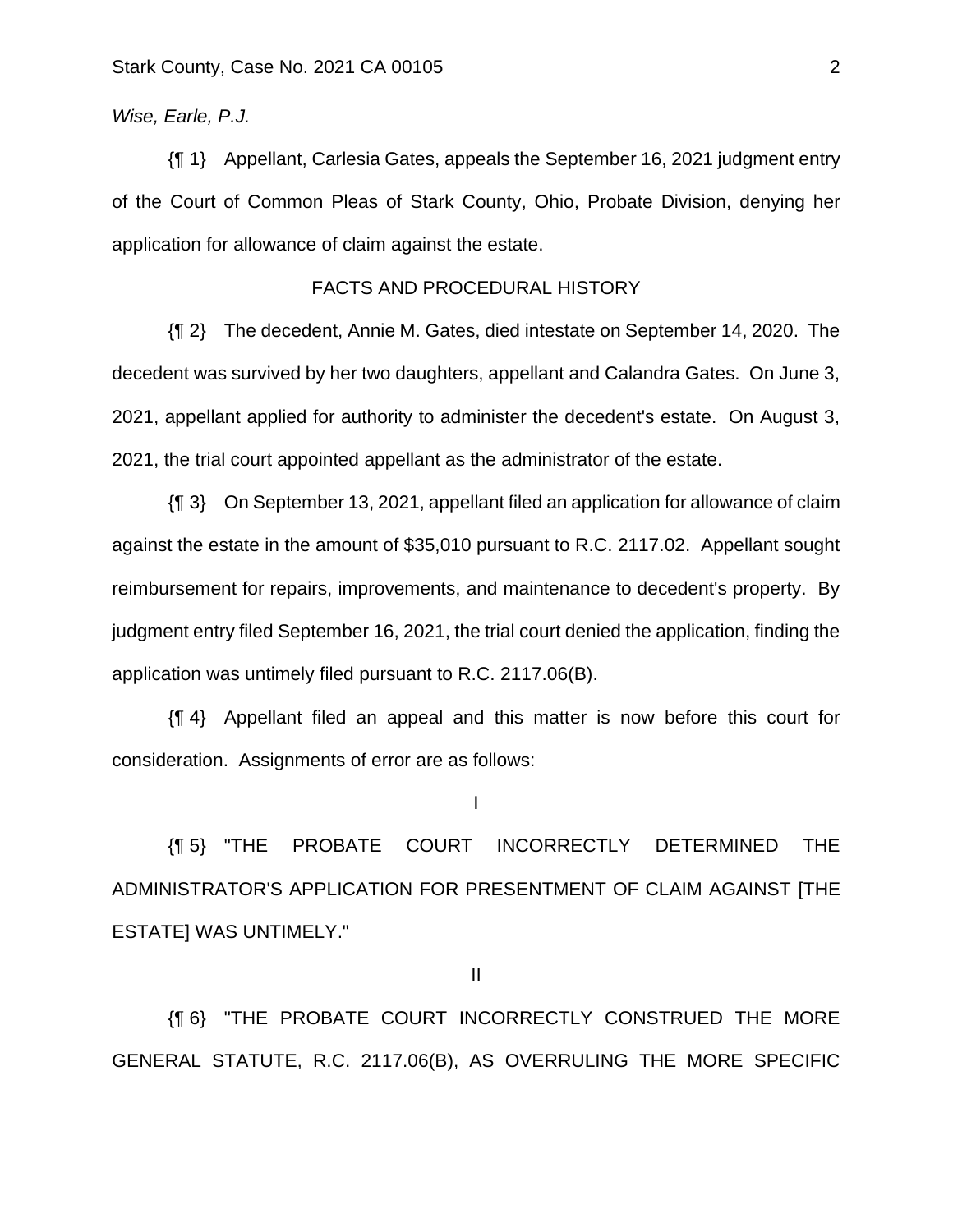## STATUTE, R.C. 2117.02, THEREBY INCORRECTLY DETERMINING THAT THE ADMINISTRATOR'S CLAIM AGAINST THE ESTATE WAS NOT TIMELY PRESENTED."

I

{¶ 7} In her first assignment of error, appellant claims the trial court incorrectly determined her application for allowance of claim against the estate was untimely. We agree.

{¶ 8} We review this issue de novo. *Estate of Curc,* 11th Dist. Trumbull No. 2018- T-0044, 2019-Ohio-416, ¶ 10. As explained by our colleagues from the Twelfth District in *State v. Hudkins,* 12th Dist. Warren No. CA2021-07-066, 2022-Ohio-249, ¶ 17:

The court's main objective in applying a statute is to "determine and give effect to the legislative intent of the General Assembly as expressed in the language it enacted." *State v. Parker*, 157 Ohio St.3d 460, 2019-Ohio-3848, 137 N.E.3d 1151, ¶ 21. "If the language of the statute is plain and unambiguous and conveys a clear and definite meaning, then there is no need for this court to resort to the rules of statutory interpretation." *Id.*, citing *State v. Kreischer*, 109 Ohio St.3d 391, 2006-Ohio-2706, 848 N.E.2d 496, ¶ 12. "When there is no ambiguity on the face of the statute, it must simply be applied as written." *State v. Jeffries*, 160 Ohio St.3d 300, 2020-Ohio-1539, 156 N.E.3d 859, ¶ 15.

{¶ 9} R.C. 2117.02 governs presentation of claim to probate court and states in pertinent part: "An executor or administrator within three months after the date of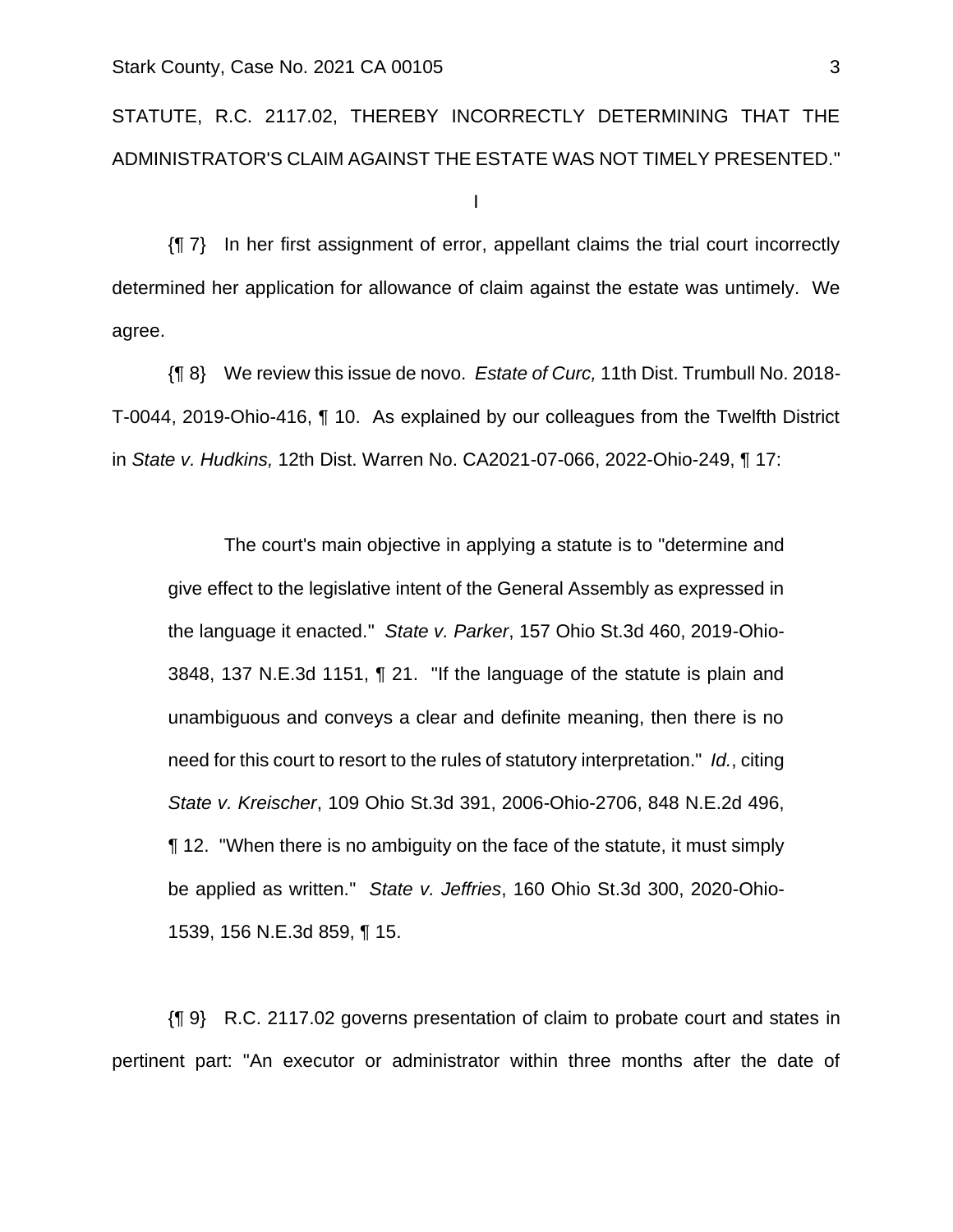appointment shall present any claim the executor or administrator has against the estate to the probate court for allowance."

{¶ 10} R.C. 2117.06 governs procedure for the presentation and allowance of creditor's claims. Subsection (B) states in pertinent part: "Except as provided in section 2117.061 of the Revised Code, *all claims* shall be presented within six months after the death of the decedent, whether or not the estate is released from administration *or an executor or administrator is appointed during that six-month period*." (Emphasis added to reflect the trial court's emphasis on this language).

{¶ 11} In its September 16, 2021 judgment entry, the trial court emphasized the language of R.C. 2117.06(B) as noted above, and found the application to be untimely as it was filed almost a year after the decedent's death.

{¶ 12} Appellant argues the trial court "interpreted R.C. 2117.06 too broadly and ignored the clear statutory distinction between claims belong[ing] to executors and administrators under R.C. 2117.02, and claims belonging to any other creditors generally under R.C. 2117.06." Appellant's Brief at 4. Appellant argues because she is the administrator of the estate, pursuant to R.C. 2117.02, she had three months after the date of her appointment to present her application for allowance of claim against the estate. Because she presented her application some forty-one days after her appointment, her claim was timely filed. For the following reasons, we agree.

{¶ 13} In the majority opinion in *Curc, supra,* 2019-Ohio-416, at ¶ 15-16, our colleagues from the Eleventh District reasoned the following:

R.C 2117.02 governs claims by executors and administrators; R.C. 2117.06 governs claims by creditors. These are two specific groups of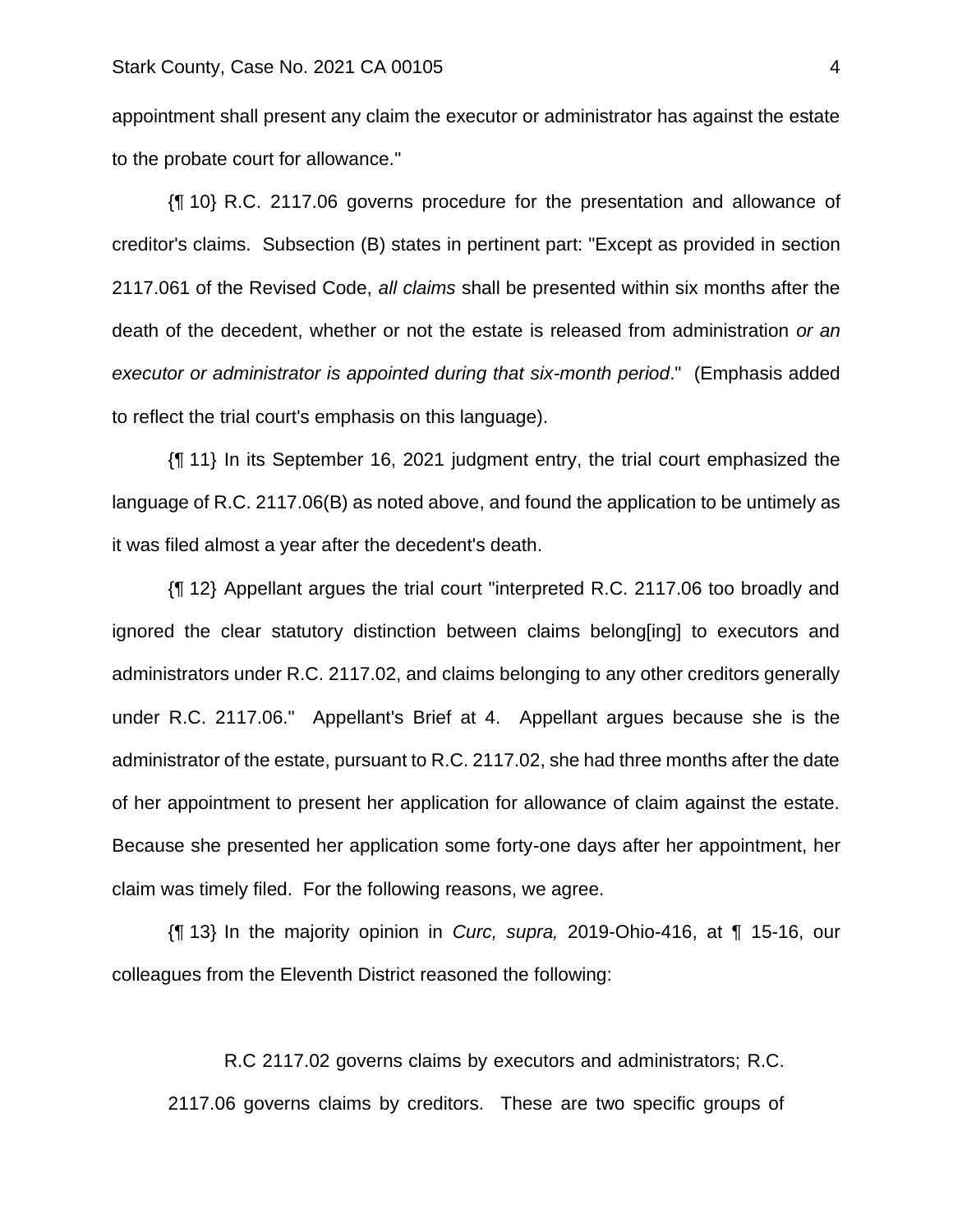people and thus each are specific to a particular class of individuals. To be sure, the former is a more narrow class than the latter, but they are nevertheless two specific groups. Appellant, in this case, filed his claims as an executor and, as such, he fits within the narrow class of individuals enumerated under R.C. 2117.02.

We recognize that R.C. 2117.06 governs "all claims" and "all parties," without regard to who the creditor is or the nature of that creditor's claim. Still, the "all claims" and "all parties" provisions specifically fall under the rubric of a statute specifically designated to apply to "creditors." Were we to read these universal pronouncements to include executors and administrators, R.C. 2117.02 would be rendered inconsequential. Observing the plain language of the statutes, "[i]t is clear \* \* \* that the legislature recognized that a claim by an executor against the estate he represents must be processed differently from those of other creditors." *Wilhoit v. Estate of Powell*, 70 Ohio App.2d 61, 62, 434 N.E.2d 742 (12th Dist.1980). Given this difference, the fact that a party is a creditor of a decedent upon his or her death, does not negate the effect and import of R.C. 2117.02 if an estate is open and that former creditor is appointed executor and his or her claims are properly leveled against the estate. Upon such appointment, R.C. 2117.02 vouchsafes additional privileges to a party appointed executor; privileges that may have been long extinguished to an ordinary creditor by operation of R.C. 2117.06.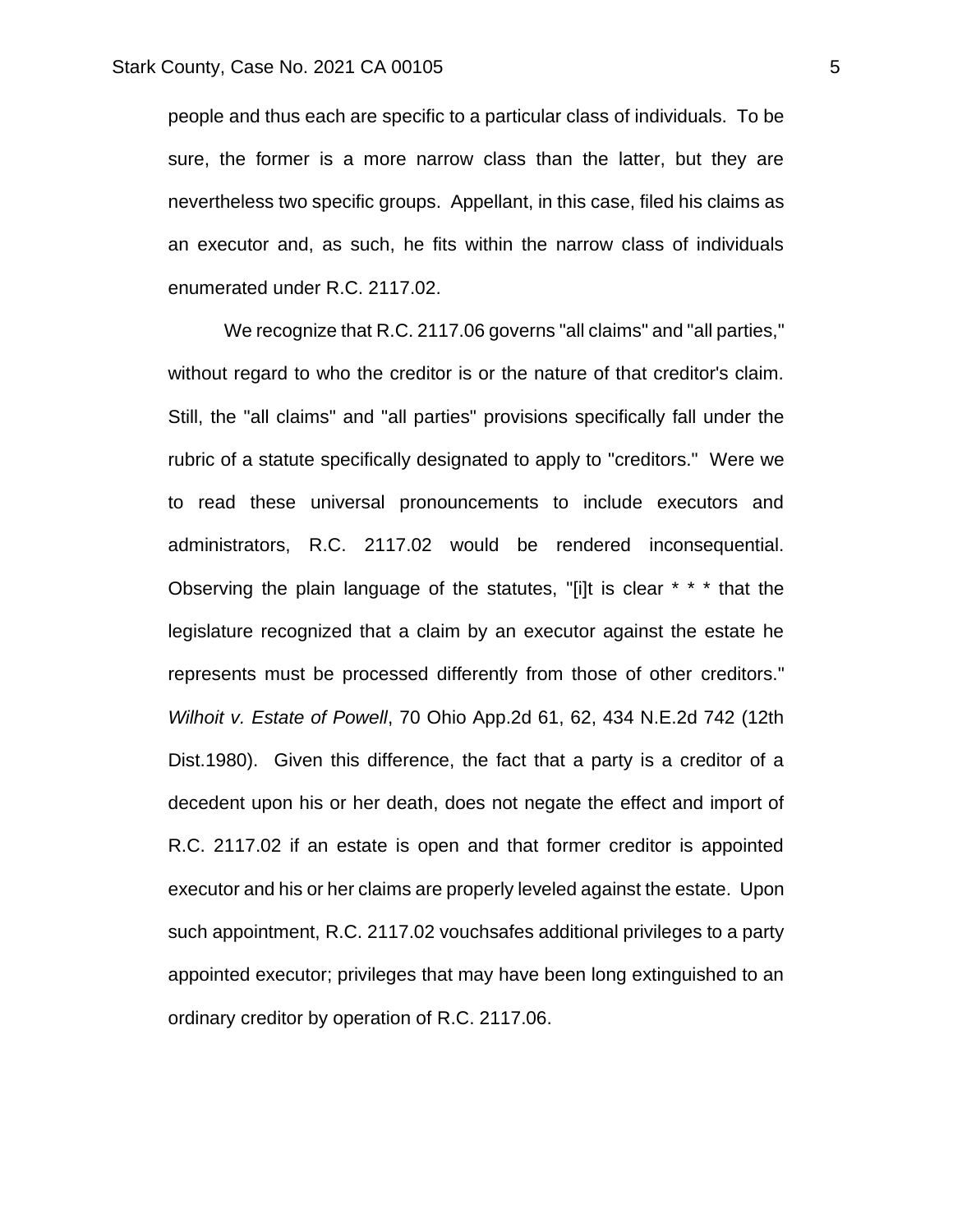{¶ 14} In a dissenting opinion, Judge Diane V. Grendell reasoned the following at ¶ 23:

The majority's position that claims *forever* barred as to *all parties* may be resurrected if the creditor is fortunate enough to have himself appointed administrator of the debtor estate is unsupported by law or other authority. Such a ruling would surely be an incentive for disenfranchised creditors to seek appointment as special administrators as a way of obtaining the privilege of reviving claims allowed to lapse.

{¶ 15} While we understand Judge Grendell's position, we concur with the majority's reasoning. The trial court has the ability to reject an application for authority to administer an estate of a "disenfranchised creditor." In this case, appellant was clear in her application to administer the estate that the estate owed her \$35,010.00. R.C. 2117.02 is a statute drafted by the legislators to specifically address applications for claims against the estate by administrators. In applying the statute as written, the plain and unambiguous language of R.C. 2117.02 gave appellant, as administrator, three months after her appointment to file her application for any claims against the estate. Because appellant presented her application within the applicable three month period, it was timely filed.

{¶ 16} Assignment of Error I is granted.

II

{¶ 17} Based upon our decision in Assignment of Error I, this assignment is moot.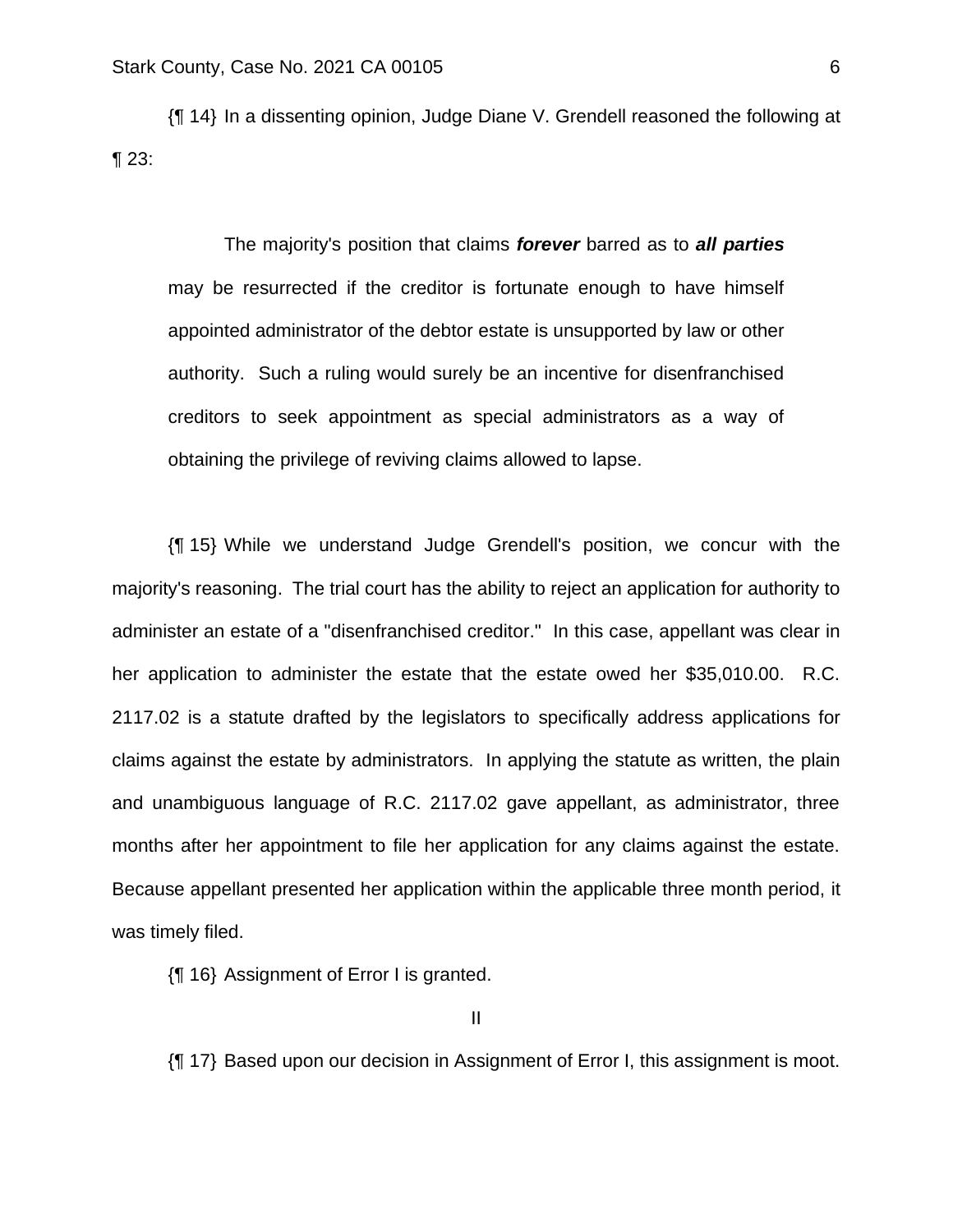{¶ 18} The judgment of the Court of Common Pleas of Stark County, Ohio, Probate Division, is hereby reversed, and the matter is remanded to the trial court to conduct a hearing on appellant's application for allowance of claim against the estate in her role as administrator, consistent with the language of R.C. 2117.02.

By Wise, Earl, P.J.

Wise, John, J. and

Baldwin, J. concur.

EEW/db